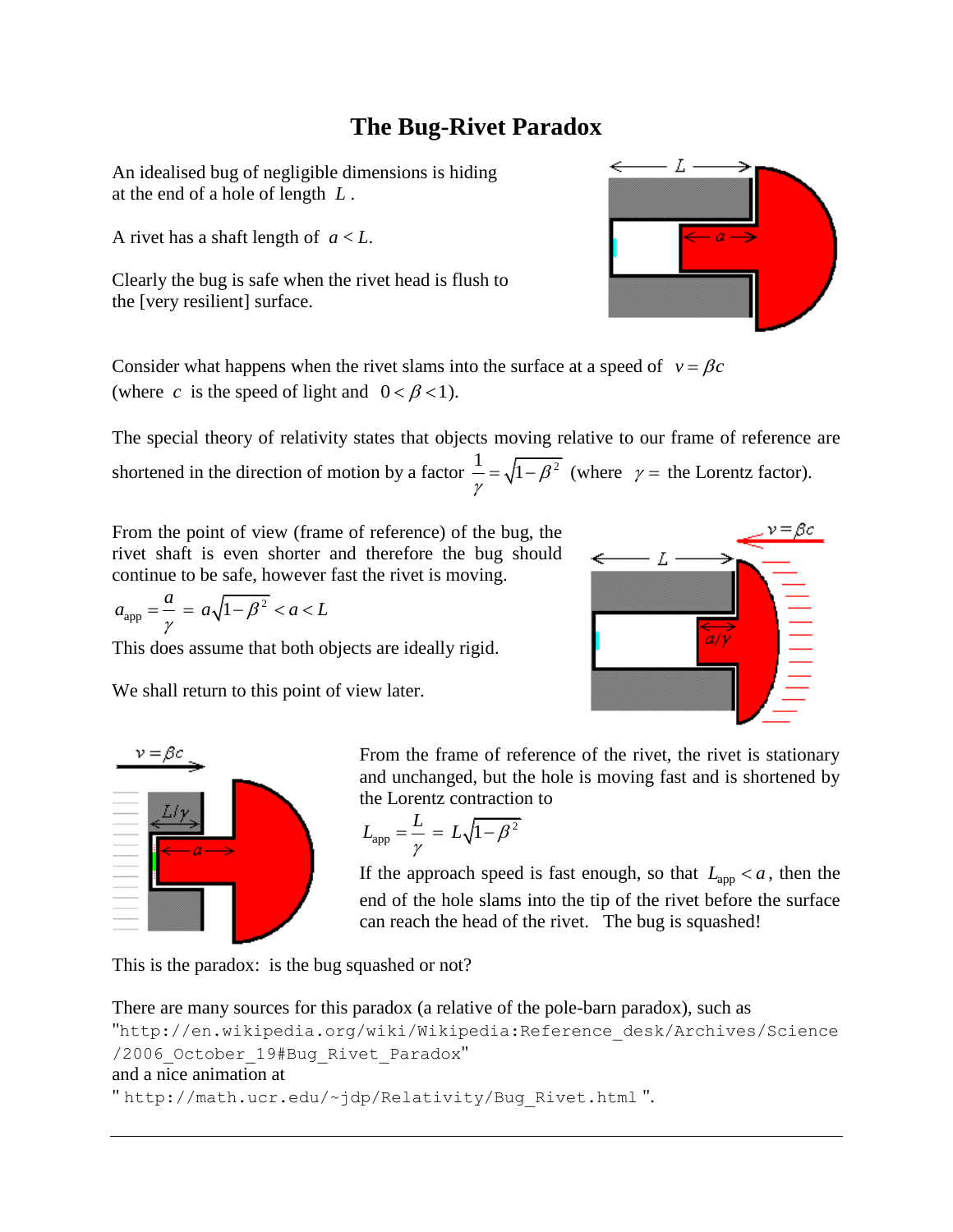## **Resolution of the Paradox:**

One of the consequences of special relativity is that two events that are simultaneous in one frame of reference are no longer simultaneous in other frames of reference. Perfectly rigid objects are impossible.

**In the frame of reference of the bug**, the entire rivet cannot come to a complete stop all at the same instant. Information cannot travel faster than the speed of light. It takes time for knowledge that the rivet head has slammed into the surface to travel down the shaft of the rivet. Until each part of the shaft receives the information that the rivet head has stopped, that part keeps going at speed  $v = \beta c$ .



The information proceeds down the shaft at speed *c* while the tip continues to move at speed  $v = \beta c$ .

The tip cannot stop until a time  $t_1 = \frac{a}{c} + (c - \beta c)$  $\frac{1}{\gamma} - \frac{1}{\gamma} \cdot (c - \beta c) = \frac{1}{\gamma c (1 - \beta)}$  $t_1 = \frac{a}{\gamma} \div (c - \beta c) = \frac{a}{\gamma c (1 - \beta)}$  a  $=\frac{a}{\gamma} \div (c - \beta c) = \frac{a}{\gamma c (1 - \gamma c)}$ after the head has stopped.

During that time the tip travels a distance  $vt_1$ .

The bug will be squashed if 
$$
vt_1 > L - \frac{a}{\gamma}
$$
  
\n
$$
\Rightarrow \frac{\beta ca}{\gamma c (1-\beta)} > L - \frac{a}{\gamma} \Rightarrow \frac{a}{\gamma} \left( \frac{\beta}{1-\beta} + 1 \right) > L \Rightarrow \frac{a}{\gamma} \left( \frac{\beta+1-\beta}{1-\beta} \right) > L
$$
\nAlso recall that  $\frac{1}{\gamma} = \sqrt{1-\beta^2} \Rightarrow \frac{1}{\gamma(1-\beta)} = \frac{\sqrt{1-\beta^2}}{1-\beta} = \frac{\sqrt{(1-\beta)(1+\beta)}}{1-\beta} = \sqrt{\frac{1+\beta}{1-\beta}}$   
\nThe bug will be squashed if  $a \sqrt{\frac{1+\beta}{1-\beta}} > L \Rightarrow \frac{a}{L} > \sqrt{\frac{1-\beta}{1+\beta}} \Rightarrow \frac{1-\beta}{1+\beta} < \left( \frac{a}{L} \right)^2$   
\n
$$
\Rightarrow 1-\beta < \left( \frac{a}{L} \right)^2 + \beta \left( \frac{a}{L} \right)^2 \Rightarrow \beta \left( 1 + \left( \frac{a}{L} \right)^2 \right) > 1 - \left( \frac{a}{L} \right)^2 \Rightarrow \beta > \frac{1 - \left( \frac{a}{L} \right)^2}{1 + \left( \frac{a}{L} \right)^2}
$$
\nTherefore the bug will definitely be squashed if the speed exceeds  $y = -\beta$ ,  $c$ , where

Therefore the bug will definitely be squashed if the speed exceeds  $v_{\text{min}} = \beta_{\text{min}} c$ , where

$$
\beta_{\min} = \frac{1 - \left(\frac{a}{L}\right)^2}{1 + \left(\frac{a}{L}\right)^2}.
$$

One can verify that  $\lim_{a \to 0^+} \beta_{\min} = 1^ \lim_{\delta \to 0^+} \beta_{\min} = 1^-$  and that  $\lim_{a \to L^-} \beta_{\min} = 0^+$  $\lim_{\longrightarrow L^-} \beta_{\min} = 0^+$ .

Note that the impact of the rivet head always happens before the bug is squashed.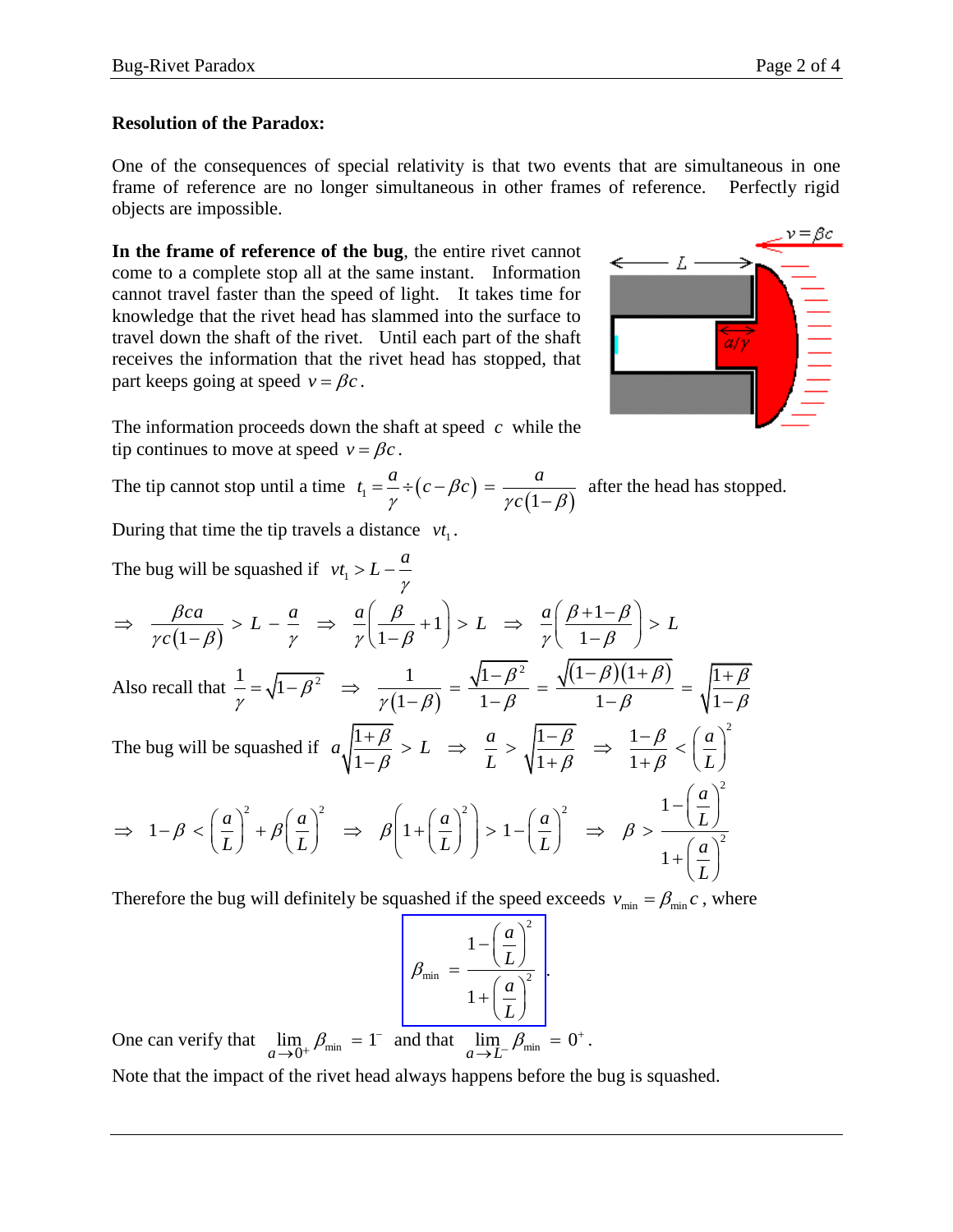

In the frame of reference of the rivet, the bug is definitely  
squashed if 
$$
\frac{L}{\gamma} < a \implies L\sqrt{1-\beta^2} < a \implies 1-\beta^2 < \left(\frac{a}{L}\right)^2
$$
  
 $\implies 1-\left(\frac{a}{L}\right)^2 < \beta^2 \implies \beta > \sqrt{1-\left(\frac{a}{L}\right)^2}$ .

The bug is squashed *before* the impact of the surface on the rivet head.

This is a higher speed than the 
$$
\beta_{\min} = \frac{1 - \left(\frac{a}{L}\right)^2}{1 + \left(\frac{a}{L}\right)^2}
$$
 above.

The entire surface cannot come to an abrupt stop at the same instant. It takes time for the information about the impact of the rivet tip on the end of the hole to reach the surface that is rushing towards the rivet head. Let us now examine the case where the speed is not high enough for the Lorentz-contracted hole to be shorter than the rivet shaft in the frame of reference of the rivet. Now the observers agree that the impact of the rivet head happens first.



When the surface slams into contact with the head of the rivet, it takes time for information about that impact to travel down to the end of the hole. During this time the hole continues to move towards the tip of the rivet.

The time it takes for the propagating information to reach the tip of the stationary rivet is  $t_2$  $t_2 = \frac{a}{a}$ *c*  $=\frac{u}{x}$ , during which time the bug moves a distance  $vt_2$  $vt_2 = \beta c - \frac{a}{a} = \beta a$ *c*  $=\beta c - \frac{a}{a} = \beta a$ .

.

The bug is squashed if  $(1+\beta)a > \frac{L}{2} \Rightarrow \frac{a}{1} > \frac{1}{1-\beta}\sqrt{1-\beta^2}$ 2 1 the bug moves a distance  $vt_2 = \beta c \frac{a}{c} = \beta a$ .<br>
The bug is squashed if<br>  $vt_2 > \frac{L}{\gamma} - a \implies \beta a > \frac{L}{\gamma} - a \implies (1 + \beta)a > \frac{L}{\gamma} \implies \frac{a}{L} > \frac{1}{1 + \beta} \sqrt{1 - \beta^2}$ lg is squashed if<br>  $\frac{L}{\gamma} - a \implies \beta a > \frac{L}{\gamma} - a \implies (1 + \beta)a > \frac{L}{\gamma} \implies \frac{a}{L} > \frac{1}{1 + \beta} \sqrt{1 - \beta^2}$ the bug moves a distance  $vt_2 = \beta c \frac{v}{c} = \beta a$ .<br>
bug is squashed if<br>  $> \frac{L}{\gamma} - a \Rightarrow \beta a > \frac{L}{\gamma} - a \Rightarrow (1 + \beta)a > \frac{L}{\gamma} \Rightarrow \frac{a}{L} > \frac{1}{1 + \beta} \sqrt{1 - \beta^2}$  $(1+\beta)(1-\beta)$  $(1+\beta)(1-\beta)$  $\frac{L}{\gamma} - a \Rightarrow \beta a > \frac{L}{\gamma} - a \Rightarrow (1 + \beta)a > \frac{L}{\gamma} \Rightarrow \frac{a}{L} > \frac{1}{1 + \beta}$ <br>  $\frac{1}{1 + \beta} \sqrt{(1 + \beta)(1 - \beta)} < \frac{a}{L} \Rightarrow \sqrt{\frac{(1 + \beta)(1 - \beta)}{(1 + \beta)^2}} < \frac{a}{L} \Rightarrow \sqrt{\frac{1}{1 + \beta}}$  $\frac{1}{\gamma} - a \Rightarrow \beta a > -a \Rightarrow (1+\beta)a > - \Rightarrow \frac{\pi}{2} > \frac{\pi}{1+\beta}$ <br> $\frac{1}{1+\beta}\sqrt{(1+\beta)(1-\beta)} < \frac{a}{L} \Rightarrow \sqrt{\frac{(1+\beta)(1-\beta)}{(1+\beta)^2}} < \frac{a}{L} \Rightarrow \sqrt{\frac{1}{1+\beta}}$ *a*  $\Rightarrow$   $(1+\beta)a > \frac{L}{\gamma} \Rightarrow \frac{a}{L} > \frac{1}{1+\beta}\sqrt{1-\beta^2}$ <br>  $\frac{a}{L} \Rightarrow \sqrt{\frac{(1+\beta)(1-\beta)}{(1-\beta)^2}} < \frac{a}{L} \Rightarrow \sqrt{\frac{1-\beta}{1+\beta}} < \frac{a}{L}$ *L*  $\Rightarrow$   $(1+\beta)a > \frac{\pi}{\gamma} \Rightarrow \frac{\pi}{L} > \frac{\pi}{1+\beta}\sqrt{1-\beta}$ <br>  $\frac{a}{L} \Rightarrow \sqrt{\frac{(1+\beta)(1-\beta)}{(1+\beta)^2}} < \frac{a}{L} \Rightarrow \sqrt{\frac{1-\beta}{1+\beta}} < \frac{a}{L}$  $\frac{d}{d}$  >  $\frac{L}{\gamma}$   $\Rightarrow$   $\frac{a}{L}$  >  $\frac{1}{1+\beta}\sqrt{1-\frac{a}{L}}$ <br> $\frac{a}{\sqrt{1-\beta}}$   $\leq$   $\frac{a}{L}$   $\Rightarrow$   $\frac{1-\beta}{L}$  $\Rightarrow \beta a > \frac{L}{\gamma} - a \Rightarrow$ <br> $\overline{\beta}(1-\beta) < \frac{a}{L} \Rightarrow$  $\overline{a} \to \overline{b}$   $\Rightarrow \overline{a} \to \overline{c}$   $\Rightarrow (1+\overline{b})a \to \overline{c}$   $\Rightarrow \overline{c} \to \overline{1+\overline{b}}$   $\sqrt{1-\overline{b}}$ <br>  $\overline{a}$   $\sqrt{(1+\overline{b})(1-\overline{b})} < \frac{a}{L}$   $\Rightarrow \sqrt{\frac{(1+\overline{b})(1-\overline{b})}{(1+\overline{b})^2}} < \frac{a}{L}$   $\Rightarrow \sqrt{\frac{1-\overline{b}}{1+\overline{b}}} < \frac{a}{L}$  $v t_2 > \frac{L}{\gamma} - a \Rightarrow \beta a > \frac{L}{\gamma} - a \Rightarrow (1+\beta)a > \frac{L}{\gamma} \Rightarrow \frac{a}{L} > \frac{1}{1+\beta} \sqrt{1-\beta^2}$ <br>  $\Rightarrow \frac{1}{1+\beta} \sqrt{(1+\beta)(1-\beta)} < \frac{a}{L} \Rightarrow \sqrt{\frac{(1+\beta)(1-\beta)}{(1+\beta)^2}} < \frac{a}{L} \Rightarrow \sqrt{\frac{1-\beta}{1+\beta}} < \frac{a}{L}$  $\frac{1}{\gamma} - a \Rightarrow \beta a > -a \Rightarrow (1+\beta)a > - \Rightarrow \frac{\pi}{L} > \frac{\pi}{1+\beta}\sqrt{1-\beta^2}$ <br> $\frac{1}{1+\beta}\sqrt{(1+\beta)(1-\beta)} < \frac{a}{L} \Rightarrow \sqrt{\frac{(1+\beta)(1-\beta)}{(1+\beta)^2}} < \frac{a}{L} \Rightarrow \sqrt{\frac{1-\beta}{1+\beta}} < \frac{a}{L}$  $\frac{1}{1+\beta}\sqrt{(1+\beta)(1-\beta)} < \frac{1}{L} \Rightarrow \sqrt{\frac{(1+\beta)^2}{(1+\beta)^2}} < \frac{1}{L} \Rightarrow \sqrt{\frac{1+\beta}{1+\beta}} < \frac{1}{L}$ <br>  $\frac{1-\beta}{(1+\beta)^2}$  (a)<sup>2</sup> (a)<sup>2</sup> (a)<sup>2</sup> (a)<sup>2</sup> (a)<sup>2</sup> (a)<sup>2</sup> (a)<sup>2</sup> (a)<sup>2</sup>  $\frac{1}{1+\beta}\sqrt{(1+\beta)(1-\beta)} < \frac{a}{L} \Rightarrow \sqrt{\frac{(1+\beta)(1-\beta)}{(1+\beta)^2}} < \frac{a}{L} \Rightarrow \sqrt{\frac{1-\beta}{1+\beta}}$ <br>  $\frac{1-\beta}{1+\beta} < \left(\frac{a}{L}\right)^2 \Rightarrow 1-\beta < \left(\frac{a}{L}\right)^2 + \beta\left(\frac{a}{L}\right)^2 \Rightarrow \beta\left(1+\left(\frac{a}{L}\right)^2\right) > 1$  $\Rightarrow \frac{1}{1+\beta}\sqrt{(1+\beta)(1-\beta)} < \frac{a}{L} \Rightarrow \sqrt{\frac{(1+\beta)(1-\beta)}{(1+\beta)^2}} < \frac{a}{L} \Rightarrow \sqrt{\frac{1-\beta}{1+\beta}} < \frac{a}{L}$ <br>  $\Rightarrow \frac{1-\beta}{1+\beta} < \left(\frac{a}{L}\right)^2 \Rightarrow 1-\beta < \left(\frac{a}{L}\right)^2 + \beta\left(\frac{a}{L}\right)^2 \Rightarrow \beta\left(1+\left(\frac{a}{L}\right)^2\right) > 1-\left(\frac{a}{L}\right)^2$  $\overline{L}$   $\rightarrow$   $\sqrt{(1+\beta)^2}$   $\leftarrow$   $\overline{L}$   $\rightarrow$   $\sqrt{1+\beta}$   $\leftarrow$   $\overline{L}$ <br>  $\left(\frac{a}{L}\right)^2$   $\rightarrow$   $1-\beta$   $\left(\frac{a}{L}\right)^2$   $\rightarrow$   $\beta\left(1+\left(\frac{a}{L}\right)^2\right)$   $\rightarrow$   $1-\left(\frac{a}{L}\right)^2$  $\beta$  $\frac{1}{\beta}\sqrt{(1+\beta)(1-\beta)} < \frac{a}{L} \Rightarrow \sqrt{\frac{(1+\beta)(1-\beta)}{(1+\beta)^2}} < \frac{a}{L} \Rightarrow \sqrt{\frac{1-\beta}{1+\beta}}$ <br>  $\frac{\beta}{\beta} < \left(\frac{a}{L}\right)^2 \Rightarrow 1-\beta < \left(\frac{a}{L}\right)^2 + \beta\left(\frac{a}{L}\right)^2 \Rightarrow \beta\left(1+\left(\frac{a}{L}\right)^2\right)$  $\frac{1}{1+\beta}\sqrt{(1+\beta)(1-\beta)} < \frac{1}{L} \Rightarrow \sqrt{\frac{(1+\beta)^2}{(1+\beta)^2}} < \frac{1}{L} \Rightarrow \sqrt{\frac{1+\beta}{1+\beta}} < \frac{1}{L}$ <br> $\frac{-\beta}{1+\beta} < (\frac{a}{L})^2 \Rightarrow 1-\beta < (\frac{a}{L})^2 + \beta(\frac{a}{L})^2 \Rightarrow \beta(1+(\frac{a}{L})^2) > 1-(\frac{a}{L})^2$ 

This leads to the same minimum speed that guarantees the squashing of the bug as was the case in the frame of reference of the bug:

e bug:  

$$
\beta_{\min} = \left(1 - \left(\frac{a}{L}\right)^2\right) / \left(1 + \left(\frac{a}{L}\right)^2\right).
$$